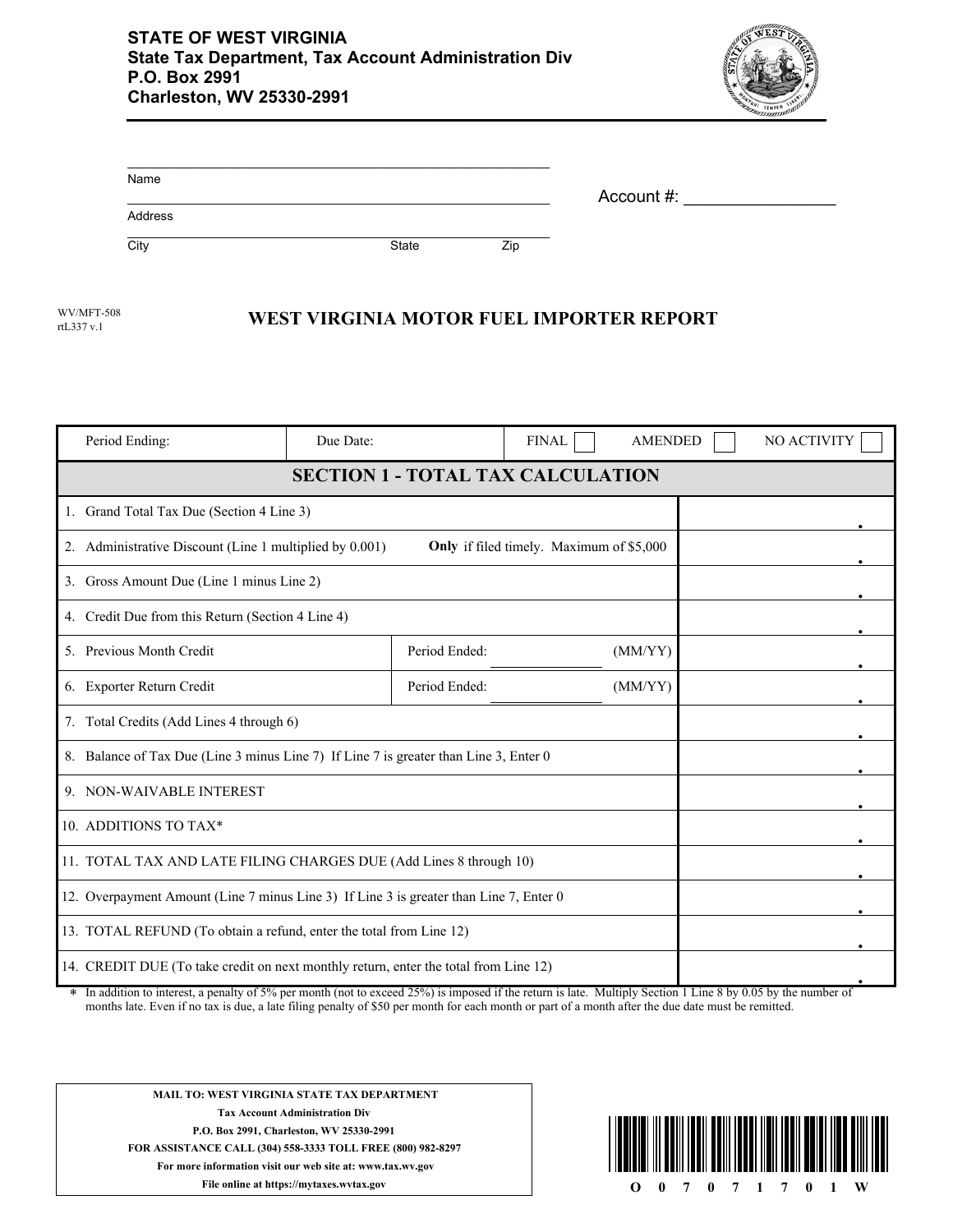rtL337V.1 WV/MFT-508

**Account #: \_\_\_\_\_\_\_\_\_\_\_\_\_\_\_**

| <b>SECTION 2 - TAX DUE CALCULATION</b>                                                     |                             |             |                               |                               |  |
|--------------------------------------------------------------------------------------------|-----------------------------|-------------|-------------------------------|-------------------------------|--|
| <b>Report in whole gallons</b>                                                             | Gasoline                    | Gasohol     | <b>Undyed Diesel/Kerosene</b> | <b>Compressed Natural Gas</b> |  |
| <b>Total Unpaid Receipts</b><br>1.<br>(Schedule 2)                                         | $00\,$                      | $00\,$      | $00\,$                        | $00\,$                        |  |
| Diversions into WV<br>$\overline{2}$ .<br>(Schedule 11)                                    | $00\,$                      | 00          | $00\,$                        | $00\,$                        |  |
| <b>Total Taxable Gallons</b><br>3.<br>(Line 1 plus Line 2)                                 | $\cdot$ 00                  | 00          | 00                            | $00\,$                        |  |
| 4. Tax Rate                                                                                | 0.3570                      | 0.3570      | 0.3570                        | 0.2360                        |  |
| Tax Due<br>5.<br>(Line 3 times Line 4)                                                     |                             |             |                               |                               |  |
| Report in whole gallons                                                                    | <b>Dyed Diesel/Kerosene</b> | Propane/LPG | <b>Aviation Gas</b>           | LNG/Other                     |  |
|                                                                                            | $\cdot$ 00                  | $00\,$      | $00\,$                        | $00\,$                        |  |
| <b>Total Unpaid Receipts</b><br>6.<br>(Schedule 2)                                         |                             |             | <b>Aviation Jet</b>           |                               |  |
|                                                                                            |                             |             | $00\,$                        |                               |  |
|                                                                                            |                             |             | <b>Aviation Gas</b>           |                               |  |
| Diversions into WV<br>7.<br>(Schedule 11)                                                  | $\sim 00$                   | 00          | $00\,$                        | $00\,$                        |  |
|                                                                                            |                             |             | <b>Aviation Jet</b>           |                               |  |
|                                                                                            |                             |             | $00\,$                        |                               |  |
| <b>Total Taxable Gallons</b><br>8.<br>(Line 6 plus Line 7)                                 | $00\,$                      | $00\,$      | $00\,$                        | $00\,$                        |  |
| 9. Tax Rate                                                                                |                             |             |                               | *Enter tax rate               |  |
| Tax Due<br>10.                                                                             | 0.1520                      | 0.0490      | 0.1520                        |                               |  |
| (Line 8 times Line 9)                                                                      |                             |             |                               |                               |  |
| Exempt Fuel Sold or Used<br>11<br>for Taxable Purpose                                      |                             | 00          |                               |                               |  |
| 12. Flat Rate                                                                              |                             | 0.1500      |                               |                               |  |
| 13. Flat Rate Tax Due<br>(Line 11 times Line 12)                                           |                             |             |                               |                               |  |
| Tax Due<br>14. (Line $10$ plus Line 13)                                                    |                             |             |                               |                               |  |
| 15. Total Tax Due (Sum across all columns Line 5 and Line 14) Transfer to Section 4 Line 1 |                             |             |                               |                               |  |

**This report and all required schedules must be completed and filed by the due date regardless of activity.**

**\*Tax rate can be found at www.tax.wv.gov**